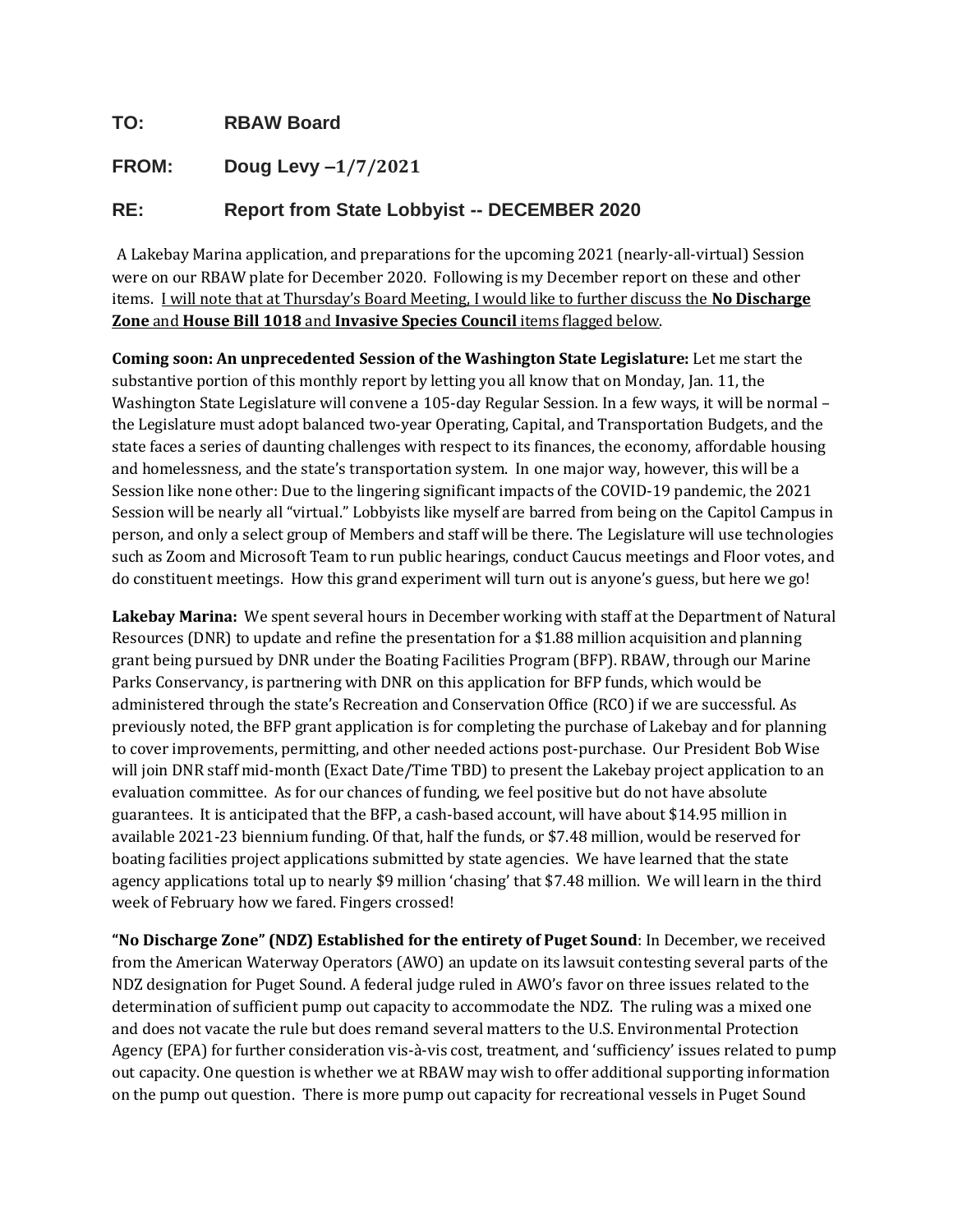than for commercial vessels, but at the same time, AWO noted that "*AWO will be coordinating responses from our own members but I think all impacted vessel operators should strongly consider submitting additional information to EPA*." I have heard from Past President Wayne Gilham and Treasurer Loyd Walker on this but upon consultation with President Bob Wise, I wanted to facilitate a more robust discussion at our Thursday, Jan. 7 Board Meeting.

**Legislation to extend the life of the Invasive Species Council by 10 years – let me know if we are OK with RBAW weighing in with support:** We have been asked by RCO to support a bill it is promoting in the 2021 Session – one that would extend the life of the Invasive Species Council by 10 years, from 2022 to 2032. I have attached a copy of the bill draft along with my Monthly Report. My sense is that this is legislation we would want to register support for – but I would like to double-check this at our Thursday Board meeting. Here is the purpose statement in statute of what the Invasive Species Council – administered by the RCO -- is and what it is designed to do: *"The council is a joint effort between local, tribal, state, and federal governments, as well as the private sector and nongovernmental interests. The purpose of the council is to foster cooperation, communication, and coordinated approaches that support local, state, and regional initiatives for the prevention and control of invasive species."* 

**Boater Education/Mandatory Wearing of Personal Flotation Devices (PFDs):** I have alerted the RBAW Board and Membership that in 2021, we may be seeing *some* type of legislation related to boating safety, Boater Education Cards, and potential mandatory-wear provisions regarding Personal Flotation Devices (PFDs). It appears that the main bill on this topic will be **House Bill 1018 (HB 1018),** which has already been pre-filed by State Reps. John Lovick (D-Mill Creek/44th Dist.) and Cindy Ryu (D-Shoreline/32nd Dist.). Here is a link to **HB 1018:** [1018.pdf \(wa.gov\).](http://lawfilesext.leg.wa.gov/biennium/2021-22/Pdf/Bills/House%20Bills/1018.pdf?q=20210105080852) The main thrust of this bill is to extend to "human-powered boats or vessels" (*defined in the bill as "canoes, kayaks, rafts, and stand-up paddleboards"*) requirements in state law regarding minimum age for operation (or being accompanied by others for supervision) and possession of a Boater Education Card. *I have recommended we at RBAW* simply take a neutral stance on this bill. Both Past President Wayne Gilham and Secretary Linda Newland have provided good feedback regarding some 'unintended consequence' impacts. I am asking that we discuss this bill a bit more at Thursday's Board meeting.

**Department of Natural Resources legislative 'asks' for 2021 related to Derelict Vessel Removals**: RBAW is supporting legislative and budget requests by DNR related to the Derelict Vessel Removal Program. The two key portions of the DNR request are: 1) \$5+ million in 2021-23 Capital Budget funds to address a backlog of vessels needing to be removed off state waters; and 2) authorizing legislation and funding – enacted by the 2020 Legislature but subsequently vetoed by Governor Inslee to free up emergency COVID-19 funding – to work on a pilot project to evaluate ways to recycle vessels and vessel parts. RBAW *supports* these items, but we have asked for a much fuller effort on how to financially sustain the DVRP in coming years. We will be meeting further with DNR on this issue in January.

**Andrews Bay Issue – Several Clubs Combine on a Letter to City Councilmember Tammy Morales:** I have shared in prior monthly reports that some citizens in the Seward Park neighborhood seek to ban all boaters from Andrews Bay (*near Seward Park and across from Mercer Island in the South Seattle area of Lake Washington*). That request was triggered by concerns over excessive noise and rowdiness by some boaters. We intervened, along with our colleagues at NMTA, to pursue a more thoughtful series of corrective actions that could be taken to regulate misbehavior by a handful and keep Andrews Bay open to the vast number of boaters who respect and enjoy this jewel of an area. I want to thank VP of Administration Andrea Pierantozzi, Board Member Jill Larson and many of our Yacht Club Delegates for